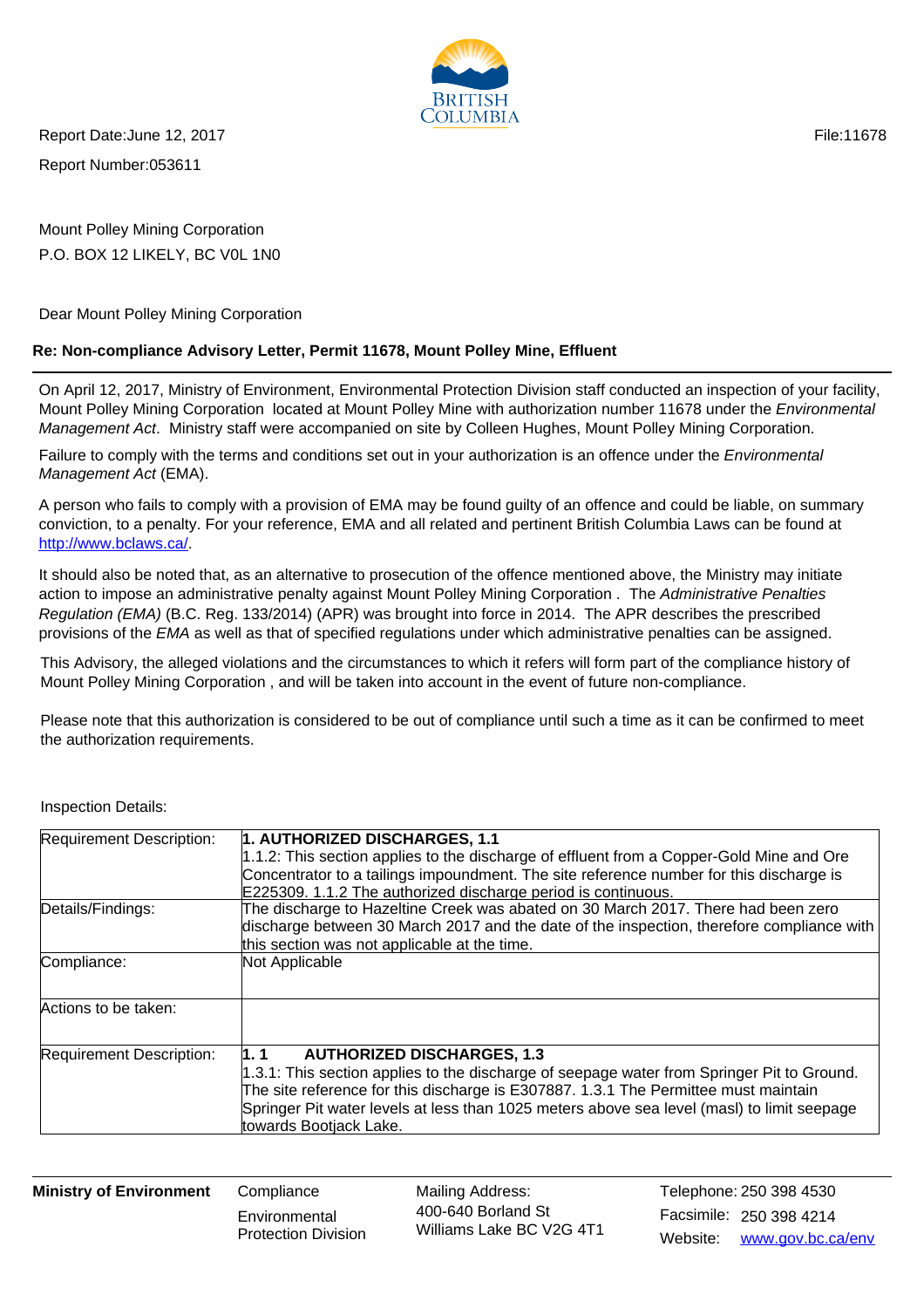| Details/Findings:                             | As of 10 April 2017, the water level in the Springer Pit was reported as 1004.64 masl.                                                                                                                                                                                                                                                                                                                                                                                                                                                                                                                                                                                                                                                                                                                                                                                                                                                                                                                                                                                                                                                                                                                                                                                                                   |
|-----------------------------------------------|----------------------------------------------------------------------------------------------------------------------------------------------------------------------------------------------------------------------------------------------------------------------------------------------------------------------------------------------------------------------------------------------------------------------------------------------------------------------------------------------------------------------------------------------------------------------------------------------------------------------------------------------------------------------------------------------------------------------------------------------------------------------------------------------------------------------------------------------------------------------------------------------------------------------------------------------------------------------------------------------------------------------------------------------------------------------------------------------------------------------------------------------------------------------------------------------------------------------------------------------------------------------------------------------------------|
| Compliance:                                   | lln                                                                                                                                                                                                                                                                                                                                                                                                                                                                                                                                                                                                                                                                                                                                                                                                                                                                                                                                                                                                                                                                                                                                                                                                                                                                                                      |
| Actions to be taken:                          |                                                                                                                                                                                                                                                                                                                                                                                                                                                                                                                                                                                                                                                                                                                                                                                                                                                                                                                                                                                                                                                                                                                                                                                                                                                                                                          |
| Requirement Description:                      | 2. GENERAL REQUIREMENTS, 2.1 Maintenance of Works and Emergency Procedures<br>2.1: The authorized works must be inspected regularly and maintained in good working<br>order. In the event of an emergency or condition beyond the control of the Permittee which<br>prevents effective operation of the authorized works or leads to an unauthorized discharge,<br>the Permittee must take appropriate remedial action and notify the Director immediately. The<br>Director may require the Permittee to reduce or suspend operations to protect the<br>environment until the authorized works have been restored, and/or corrective steps taken to<br>prevent unauthorized discharges. All ponds, ditching, and other runoff or seepage collection<br>and diversion works must be inspected at least twice per year, once in the spring after<br>freshet and once in the fall before freeze-up. Records of these inspections must be kept on<br>site and made available for inspection by an Officer.                                                                                                                                                                                                                                                                                                   |
| Details/Findings:                             | During the inspection, Colleen reported that there is a team dedicated to conducting daily<br>inspections of all water management works on site. Inspection checklists were provided<br>upon request. Items on the checklist included available freeboard, clear pipes, sprinkler<br>operation, fish fence maintenance, and pump maintenance.<br>Several areas of the surface water control works, e.g. SER diversion ditch have been<br>reinforced with rip-rap in the past year.<br>The Spring 2017 ditch inspections had not been conducted at the time of inspection as<br>freshet was still ongoing. Colleen anticipated these would be conducted by the end of April.<br>The 2016 Spring and Fall ditch inspection results were provided upon request. These<br>included the findings of the inspections and recommended action items.<br>Golder Associates conducted a hydraulic assessment of the Long Ditch and West Ditch<br>through 2016. Action items identified as a result of the assessment included excavation,<br>armouring and upgrading of overflow structures (culverts). A copy of the report was provided<br>upon request.<br>Colleen reported that the fish exclusion barriers at the top of Hazeltine Creek had recently<br>been replaced due to erosion of the banks/creek bed. |
| Compliance:                                   | lln                                                                                                                                                                                                                                                                                                                                                                                                                                                                                                                                                                                                                                                                                                                                                                                                                                                                                                                                                                                                                                                                                                                                                                                                                                                                                                      |
| Actions to be taken:                          |                                                                                                                                                                                                                                                                                                                                                                                                                                                                                                                                                                                                                                                                                                                                                                                                                                                                                                                                                                                                                                                                                                                                                                                                                                                                                                          |
| Requirement Description:<br>Details/Findings: | 2. GENERAL REQUIREMENTS, 2.2 Bypasses<br>2.2: Any bypass of the authorized works is prohibited unless the approval of the Director is<br>obtained and confirmed in writing.<br>No bypasses were observed at the time of inspection.                                                                                                                                                                                                                                                                                                                                                                                                                                                                                                                                                                                                                                                                                                                                                                                                                                                                                                                                                                                                                                                                      |
| Compliance:                                   | lln.                                                                                                                                                                                                                                                                                                                                                                                                                                                                                                                                                                                                                                                                                                                                                                                                                                                                                                                                                                                                                                                                                                                                                                                                                                                                                                     |
| Actions to be taken:                          |                                                                                                                                                                                                                                                                                                                                                                                                                                                                                                                                                                                                                                                                                                                                                                                                                                                                                                                                                                                                                                                                                                                                                                                                                                                                                                          |
| Requirement Description:                      | 2. GENERAL REQUIREMENTS, 2.4 Surface Runoff and Mine Drainage Control<br>2.4.2: To the maximum extent possible, seepage and runoff from the open pits, rock<br>disposal sites, and from down gradient of the tailings impoundment must be collected and<br>conveyed to treatment works, the tailings impoundment, mill or open pits. Recycling of on-<br>site water and evaporation enhancing techniques must be practiced to the maximum extent<br>practicable. Inactive open pits may be used for storage of mine water, tailings impoundment<br>supernatant or mill site runoff, provided records of volumes transferred to any pit are<br>maintained and reported quarterly.                                                                                                                                                                                                                                                                                                                                                                                                                                                                                                                                                                                                                         |

**Ministry of Environment** Compliance

**Environmental** Protection Division Mailing Address:<br>400-640 Borland St Facsimile: 250 398 4214 400-640 Borland St Williams Lake BC V2G 4T1

Website: www.gov.bc.ca/env Telephone: 250 398 4530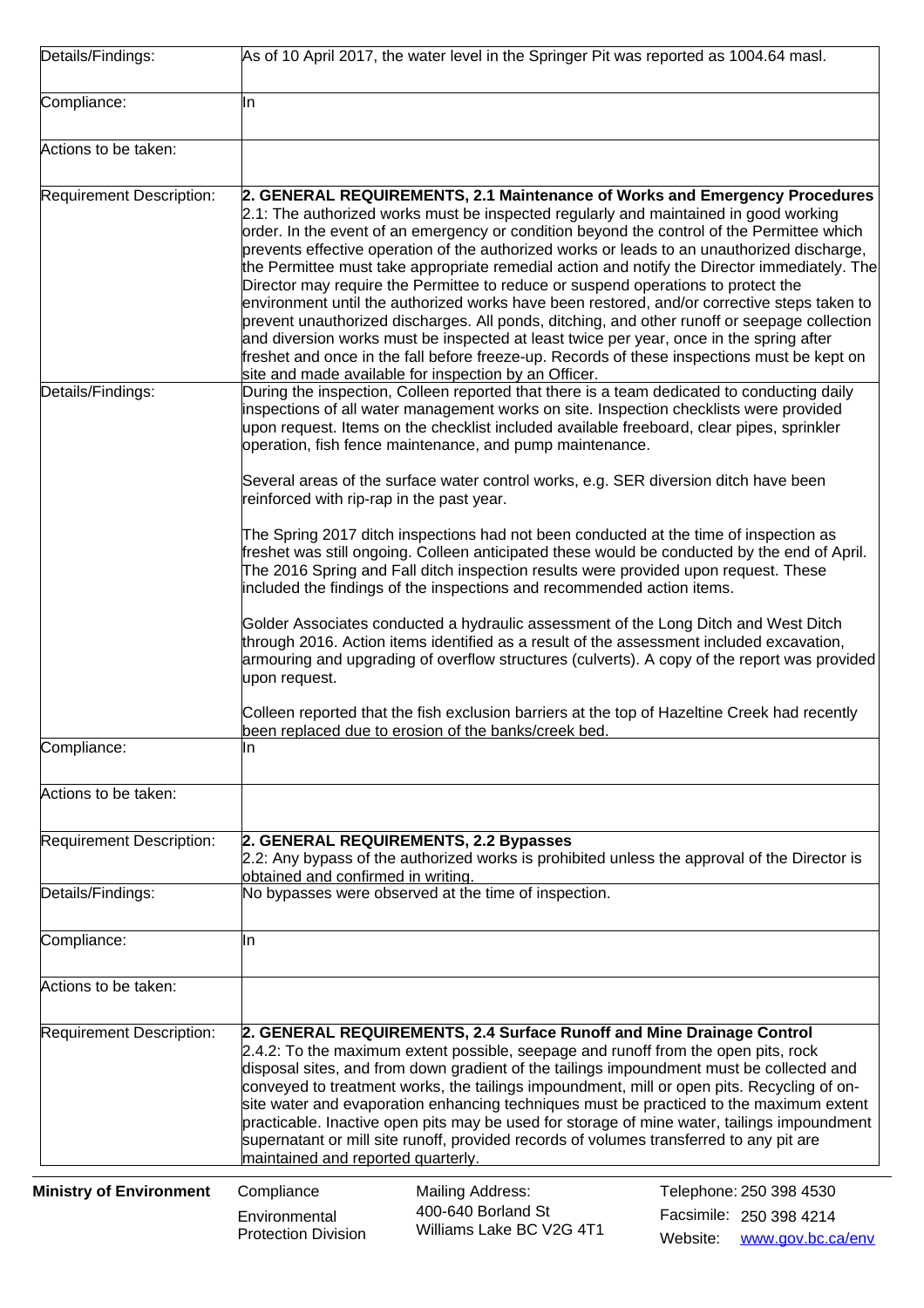| Details/Findings:                             | The contact water collection system around the PAG piles to the North West of the site (NW<br>Ditch) were inspected, as well as the Long Ditch, and works around the Southern and Main<br>Embankment. Colleen reported that all contact water collected onsite is discharged to the<br>Tailings Storage Facility (TSF). Due to cold weather, there were no evaporation enhancing<br>techniques in operation at the time of inspection.                                                                                                                                                                                                                                                                                                                                                                                                                                                                                                                                                                                                                                                                                                                                                                                                                                                                       |  |  |
|-----------------------------------------------|--------------------------------------------------------------------------------------------------------------------------------------------------------------------------------------------------------------------------------------------------------------------------------------------------------------------------------------------------------------------------------------------------------------------------------------------------------------------------------------------------------------------------------------------------------------------------------------------------------------------------------------------------------------------------------------------------------------------------------------------------------------------------------------------------------------------------------------------------------------------------------------------------------------------------------------------------------------------------------------------------------------------------------------------------------------------------------------------------------------------------------------------------------------------------------------------------------------------------------------------------------------------------------------------------------------|--|--|
| Compliance:                                   | In                                                                                                                                                                                                                                                                                                                                                                                                                                                                                                                                                                                                                                                                                                                                                                                                                                                                                                                                                                                                                                                                                                                                                                                                                                                                                                           |  |  |
| Actions to be taken:                          |                                                                                                                                                                                                                                                                                                                                                                                                                                                                                                                                                                                                                                                                                                                                                                                                                                                                                                                                                                                                                                                                                                                                                                                                                                                                                                              |  |  |
| Requirement Description:                      | 2. GENERAL REQUIREMENTS, 2.4 Surface Runoff and Mine Drainage Control<br>2.4.4: The tailings impoundment must provide adequate storage, beach width and freeboard<br>as required by Mines Act Permit M-200. All other effluent storage ponds, seepage ponds,<br>and surface runoff ponds must provide at least 0.5 meters of freeboard. If at any time free<br>board is less than 0.5 meters in any other pond, the Permittee must notify the Director<br>following procedures in section 2.1 above.                                                                                                                                                                                                                                                                                                                                                                                                                                                                                                                                                                                                                                                                                                                                                                                                         |  |  |
| Details/Findings:                             | All water storage ponds inspected (NW Sump, 9km Sump, Boundary Sump, SERDs Sump,<br>Long Ditch Sump, Central Collection Sump, Till Borrow Pit, Main Embankment Seepage<br>Pond and South Seepage Pond) all had in excess of 0.5m freeboard.                                                                                                                                                                                                                                                                                                                                                                                                                                                                                                                                                                                                                                                                                                                                                                                                                                                                                                                                                                                                                                                                  |  |  |
| Compliance:                                   | In                                                                                                                                                                                                                                                                                                                                                                                                                                                                                                                                                                                                                                                                                                                                                                                                                                                                                                                                                                                                                                                                                                                                                                                                                                                                                                           |  |  |
| Actions to be taken:                          |                                                                                                                                                                                                                                                                                                                                                                                                                                                                                                                                                                                                                                                                                                                                                                                                                                                                                                                                                                                                                                                                                                                                                                                                                                                                                                              |  |  |
| Requirement Description:                      | 2. GENERAL REQUIREMENTS, 2.14 Metal Contaminated Soil Milling<br>2.14: Tailings from the mill processing of metal contaminated soils from off mine site sources<br>may be discharged to the tailings impoundment provided the Permittee has notified and<br>obtained written approval from the Director prior to receiving these materials at the mine site.<br>Records of the volumes processed must also be maintained and reported as part of the<br>routine reporting requirements.                                                                                                                                                                                                                                                                                                                                                                                                                                                                                                                                                                                                                                                                                                                                                                                                                      |  |  |
| Details/Findings:                             | As reported by Colleen at the time of the inspection, there has been no processing of metal<br>contaminated soils from off mine site sources. Therefore this section is not applicable at this<br>time.                                                                                                                                                                                                                                                                                                                                                                                                                                                                                                                                                                                                                                                                                                                                                                                                                                                                                                                                                                                                                                                                                                      |  |  |
| Compliance:                                   | Not Applicable                                                                                                                                                                                                                                                                                                                                                                                                                                                                                                                                                                                                                                                                                                                                                                                                                                                                                                                                                                                                                                                                                                                                                                                                                                                                                               |  |  |
| Actions to be taken:                          |                                                                                                                                                                                                                                                                                                                                                                                                                                                                                                                                                                                                                                                                                                                                                                                                                                                                                                                                                                                                                                                                                                                                                                                                                                                                                                              |  |  |
| Requirement Description:<br>Details/Findings: | 3. MONITORING AND REPORTING REQUIREMENTS, 3.4 Water Flow Measurement<br>3.4: The Permittee must provide and maintain suitable flow measuring devices and record<br>staff gauge measurements, during open water, at surface water stations W1b (Morehead<br>Creek), W4A (North Dump Creek), W5 (Bootjack Creek) W12 (6K Creek), H1 (continuous,<br>Upper Hazeltine Creek), H3(Edney Creek), H4 (Polley Lake outlet) and H2 (continuous,<br>Lower Hazeltine Creek), located approximately as shown on the attached Site Plans, or at<br>alternative monitoring stations satisfactory to the Director. Springer Pit water elevation shall<br>be monitored and recorded on a monthly basis. Staff gauge readings must be taken at the<br>same time as stream flow measurements and/or water quality sampling are collected at the<br>same or associated sites. A stage discharge curve must be developed for all staff gauges,<br>and all staff gauges and flow measuring devices must be checked and calibrated once per<br>year, after June 15th but prior to August 31st of each calendar year. The water elevation<br>must be measured in all groundwater wells each time they are sampled for water quality.<br>At the time of the inspection, flow measuring devices had yet to be installed in the creeks |  |  |
| Compliance:                                   | following winter. Colleen anticipated that they would be installed the following weekend.<br>Therefore compliance with this section could not be determined.<br>Not Determined                                                                                                                                                                                                                                                                                                                                                                                                                                                                                                                                                                                                                                                                                                                                                                                                                                                                                                                                                                                                                                                                                                                               |  |  |
|                                               |                                                                                                                                                                                                                                                                                                                                                                                                                                                                                                                                                                                                                                                                                                                                                                                                                                                                                                                                                                                                                                                                                                                                                                                                                                                                                                              |  |  |
| Actions to be taken:                          |                                                                                                                                                                                                                                                                                                                                                                                                                                                                                                                                                                                                                                                                                                                                                                                                                                                                                                                                                                                                                                                                                                                                                                                                                                                                                                              |  |  |

**Ministry of Environment** Compliance

**Environmental** Protection Division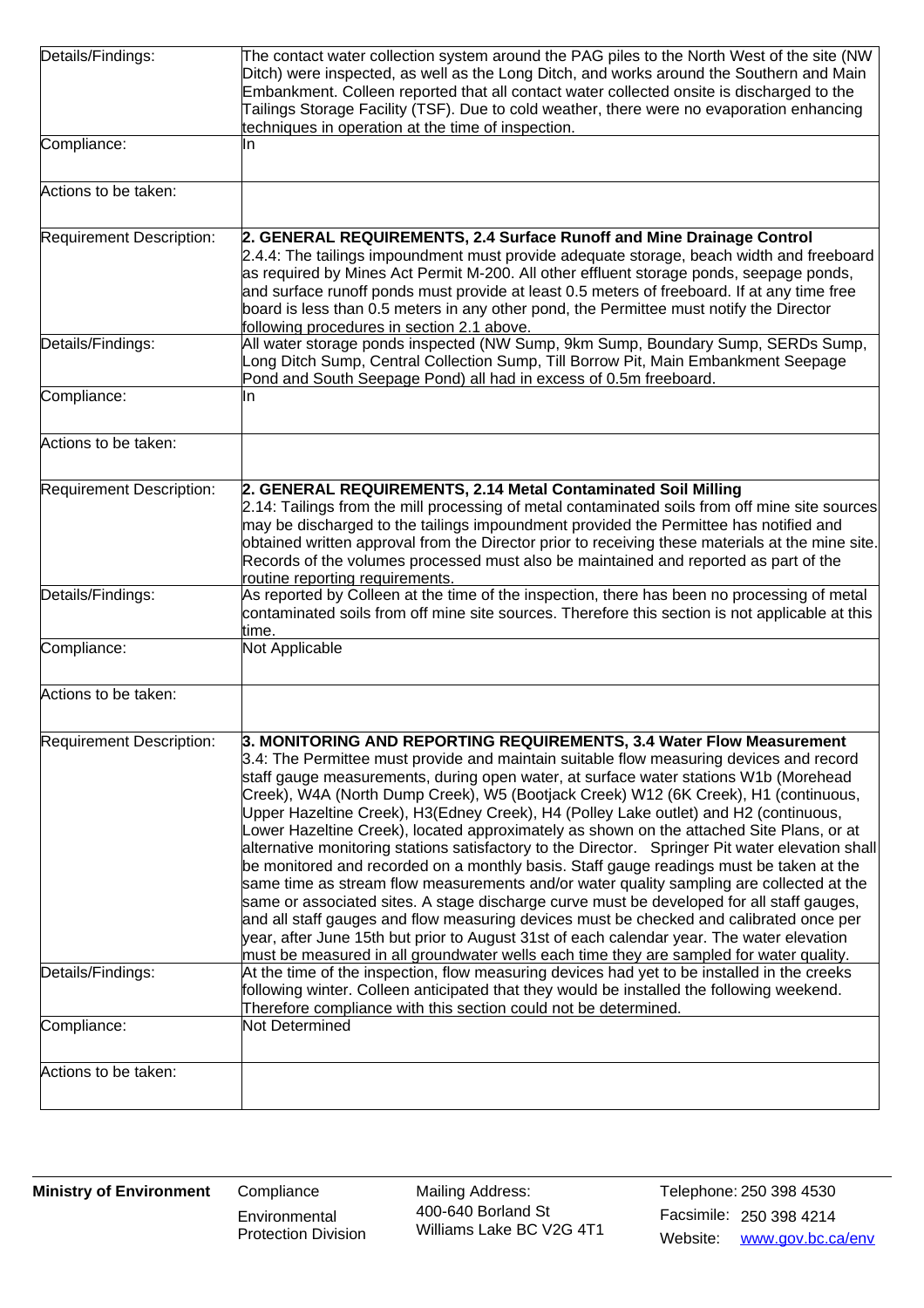| Requirement Description: | 3. MONITORING AND REPORTING REQUIREMENTS, 3.5 Outfall and Pipeline                                           |
|--------------------------|--------------------------------------------------------------------------------------------------------------|
|                          | <b>Commissioning and Inspection</b>                                                                          |
|                          | 3.5: The Pipeline from the Actiflo treatment plant to Quesnel Lake must include a leak                       |
|                          | detection and containment system. The Pipeline must pass pressure and leak testing                           |
|                          | protocols approved by a Qualified Professional and the findings reported to the Director for                 |
|                          | review prior to being put into service. The use of effluent meeting the characteristics of                   |
|                          | section 1.2.3 during testing of the pipeline is authorized, but after each test it must be either            |
|                          | bled into the diffuser system for lake discharge or managed in another manner acceptable to                  |
|                          | the Director. The Permittee must develop and implement a routine visual inspection program                   |
|                          | for the outfall and pipeline and submit it to the Director 30 days prior to commencing pipeline              |
|                          | operations under section 1.2 of this permit. Records of the routine visual inspections must                  |
|                          | be kept on site and made available for inspection by an Officer. The Permittee must ensure                   |
|                          | that a comprehensive inspection and testing program of the pipe line and outfall is                          |
|                          | conducted and includes an annual leak and pressure testing of the pipeline and an                            |
|                          | underwater inspection of the diffuser every 2 years to ensure they remain in good working                    |
|                          | order. The annual inspection and testing reports with recommended remedial actions if                        |
|                          | required must be submitted to the Director within 60 days of completion of the inspections. A                |
|                          | sign must be maintained along the alignment of the outfall facing Quesnel Lake above the                     |
|                          | high water mark. The sign must identify the nature of works. The wording and size of the                     |
|                          | sign must be acceptable to the Director. Signs must also be posted along the effluent                        |
|                          | pipeline right-of-way at points of public access to identify the right-of-way. All signs must                |
|                          | include emergency contact information.                                                                       |
| Details/Findings:        | The pipeline to Quesnel Lake has yet to be constructed. This section is therefore not                        |
|                          | applicable at this time.                                                                                     |
| Compliance:              | Not Applicable                                                                                               |
| Actions to be taken:     |                                                                                                              |
| Requirement Description: | 3. MONITORING AND REPORTING REQUIREMENTS, 3.8 Quality Assurance                                              |
|                          | 3.8: The Permittee must maintain a "Quality Assurance Manual" consistent with "British                       |
|                          | Columbia Field Sampling Manual for Continuous Monitoring plus the Collection of Air, Air-                    |
|                          | Emission, Water, Wastewater, Soil, Sediment, and Biological Samples 2013 Edition                             |
|                          | (Permittee)", or most recent edition. The Permittee must ensure that all data submitted as a                 |
|                          | requirement of this permit is produced in accordance with the Quality Assurance Manual,                      |
|                          | that data is handled and reviewed in accordance with protocols established in the Manual,                    |
|                          | and is accompanied by quality assurance data required by the Manual. The Permittee must                      |
|                          | provide the Director with any updates to this Manual within 30 days of adoption. Analysis of                 |
|                          | samples for parameters designated under the Environmental Data Quality Assurance                             |
|                          | Regulation must be at a laboratory registered for the designated parameter under the                         |
|                          | Regulation. In addition, the Permittee must participate in quality assurance audits as                       |
| Details/Findings:        | required by the Regulation.<br>The most recent Quality Assurance Manual update was received on 3 April 2017. |
|                          |                                                                                                              |
| Compliance:              | lln                                                                                                          |
|                          |                                                                                                              |
| Actions to be taken:     |                                                                                                              |
|                          |                                                                                                              |

**Environmental** Protection Division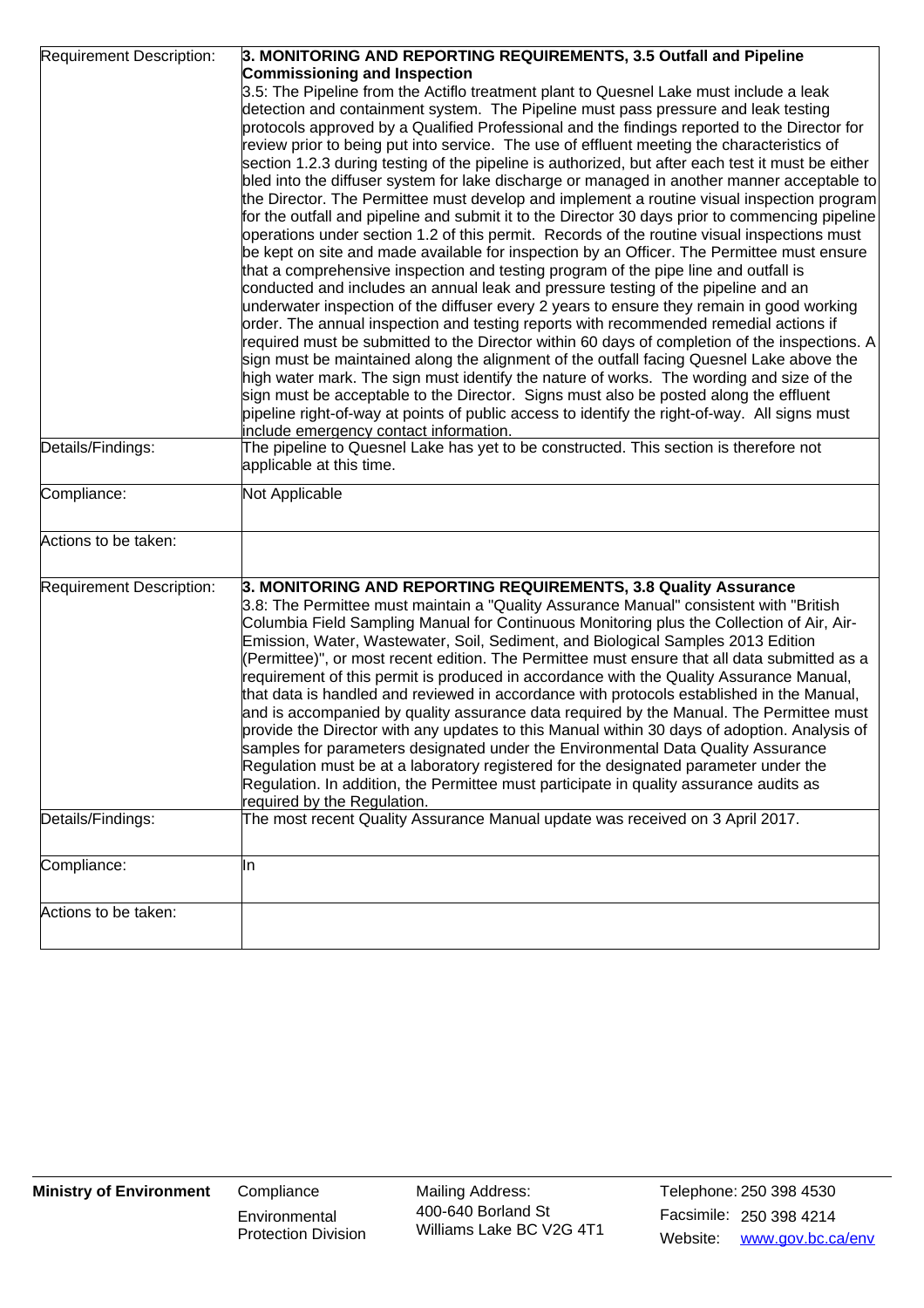| Requirement Description: | 3. MONITORING AND REPORTING REQUIREMENTS, 3.9 Reporting                                      |
|--------------------------|----------------------------------------------------------------------------------------------|
|                          | 3.9 Previous Amendment: During the period of treated effluent discharge authorized by        |
|                          | section 1.2 above, a weekly report must be submitted to the Director, summarizing the        |
|                          | volume of treated effluent discharged, an updated Springer Pit lake elevation and related    |
|                          | observation well levels, water quality results for treated effluent and Springer Pit related |
|                          |                                                                                              |
|                          | wells, and a summarized analysis of the treated effluent continuous turbidity/TSS            |
|                          | discharged. Each report must be submitted within seven days of the previous week and         |
|                          | must include the most recent water quality results available.                                |
|                          | During the period of treated effluent discharge authorized by section 1.2 above, the         |
|                          | Permittee must upload monitoring data required under section 3.1 above to the Ministry       |
|                          | Environmental Monitoring System database, within 45 days of the end of the month in which    |
|                          | the data is collected.                                                                       |
|                          | The Permittee must maintain all sample analysis, flow measurements and water balance,        |
|                          | quality assurance data and field measurement data for inspection and submit the data,        |
|                          | suitably tabulated, to Environmental Protection, once every three months. In addition, the   |
|                          | model assessments for Springer Pit groundwater and the outfall plume dispersion into         |
|                          | Quesnel Lake must be reviewed and comments submitted quarterly. All quarterly reports        |
|                          | must be submitted within 45 days of the end of the three month period during which the data  |
|                          | was collected.                                                                               |
|                          | The Permittee must submit a comprehensive annual report, in a format suitable for public     |
|                          | release, by March 31st of each year. The annual report must include:                         |
|                          | (a) all monitoring sample quality results required under the permit,                         |
|                          | (b) an evaluation of quality assurance, including collection, sampling, and data handling    |
|                          | protocols,                                                                                   |
|                          | (c) an evaluation of the treatment plant operation and control,                              |
|                          | (d) an evaluation of the impacts of the mining operation on the receiving environment from   |
|                          | the previous year,                                                                           |
|                          | (e) a summary of any non-compliance with the permit and other incidents that may have led    |
|                          | to impacts to the receiving environment,                                                     |
|                          | (f) an update to the water balance,                                                          |
|                          | g) an update to models for Springer Pit groundwater discharge and the outfall dispersion in  |
|                          | Quesnel Lake,                                                                                |
|                          | (h) an update to the long term water management plan,                                        |
|                          | (i) a review and update of the assessment of ARD potential and water quality impacts from    |
|                          | mine waste management,                                                                       |
| Details/Findings:        | This requirement was added to the permit as part of the amendment dated 29 April 2016. It    |
|                          | has been subsequently amended as part of the amendment of 7 April 2017. As this              |
|                          | requirement was in effect at the time the 2016 Annual Report was prepared (Q3-Q4 2016        |
|                          | and Q1 2017), the 2016 Annual Report will be assessed for compliance against this section.   |
|                          |                                                                                              |
|                          | The discharge of tailings to Springer Pit was authorized in July 2015. Tailings was          |
|                          | discharged to the Springer Pit until 27 June 2016, when discharge of tailings to the TSF     |
|                          | recommenced. Between April 29 2016 (date of amendment requiring weekly reports) and 27       |
|                          | June 2016, weekly reports including all required information were submitted, as required.    |
|                          |                                                                                              |
|                          | All quarterly reports were submitted and data has been entered into EMS throughout 2016,     |
|                          | as required.                                                                                 |
|                          |                                                                                              |
|                          | The 2016 Annual Report was submitted on 31 March 2017.                                       |
|                          |                                                                                              |
|                          | The following information was included in the 2016 Annual Report:                            |
|                          | b) an evaluation of quality assurance, including collection, sampling, and data handling     |
|                          | protocols;                                                                                   |
|                          | e) a summary of any non-compliance with the permit and other incidents that may have led     |
|                          | to impacts to the receiving environment.                                                     |
|                          | f) an update to the water balance;                                                           |
|                          | g) an update to models for Springer Pit groundwater discharge and the outfall dispersion in  |
|                          | Quesnel Lake;                                                                                |
|                          | h) an update to the long term water management plan; and                                     |
|                          | i) a review and update of the assessment of ARD potential and water quality impacts from     |
|                          |                                                                                              |
|                          | mine waste management.                                                                       |

**Environmental** Protection Division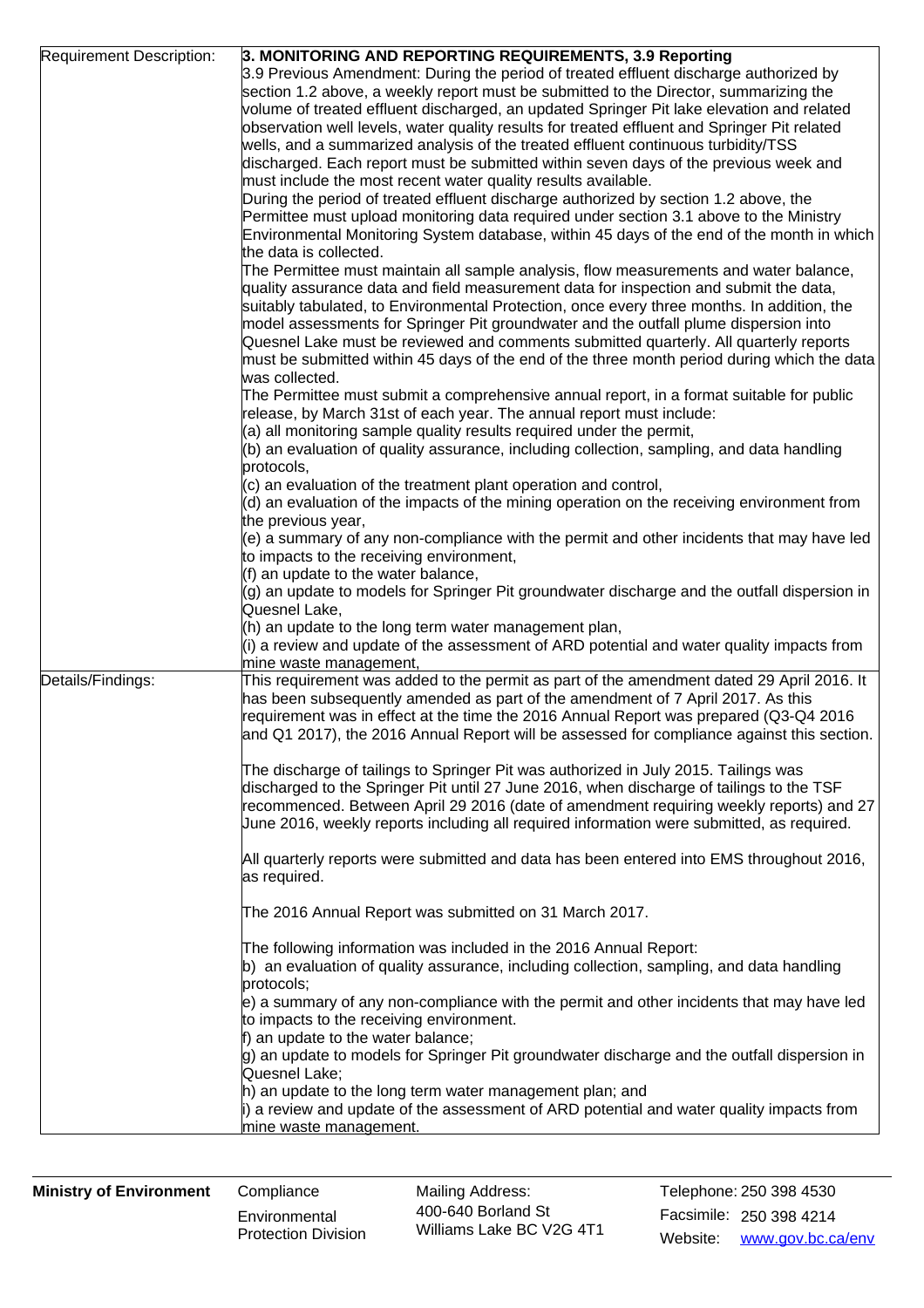| Compliance:              | lln                                                                                                                                                                                                                                                                                                                                                                                                                                                                                                                                                                                       |  |  |  |
|--------------------------|-------------------------------------------------------------------------------------------------------------------------------------------------------------------------------------------------------------------------------------------------------------------------------------------------------------------------------------------------------------------------------------------------------------------------------------------------------------------------------------------------------------------------------------------------------------------------------------------|--|--|--|
| Actions to be taken:     | In the interests of facilitating the review process for the Annual Reports, please ensure all<br>items required by this section for inclusion in the Annual Report, are clearly identified in the<br>contents page of the report.                                                                                                                                                                                                                                                                                                                                                         |  |  |  |
| Requirement Description: | 3. MONITORING AND REPORTING REQUIREMENTS, 3.9 Reporting<br>3.9 Previous Amendment: During the period of treated effluent discharge authorized by<br>section 1.2 above, a weekly report must be submitted to the Director, summarizing the<br>volume of treated effluent discharged, an updated Springer Pit lake elevation and related<br>observation well levels, water quality results for treated effluent and Springer Pit related                                                                                                                                                    |  |  |  |
|                          | wells, and a summarized analysis of the treated effluent continuous turbidity/TSS<br>discharged. Each report must be submitted within seven days of the previous week and<br>must include the most recent water quality results available.<br>During the period of treated effluent discharge authorized by section 1.2 above, the                                                                                                                                                                                                                                                        |  |  |  |
|                          | Permittee must upload monitoring data required under section 3.1 above to the Ministry<br>Environmental Monitoring System database, within 45 days of the end of the month in which<br>the data is collected.<br>The Permittee must maintain all sample analysis, flow measurements and water balance,                                                                                                                                                                                                                                                                                    |  |  |  |
|                          | quality assurance data and field measurement data for inspection and submit the data,<br>suitably tabulated, to Environmental Protection, once every three months. In addition, the<br>model assessments for Springer Pit groundwater and the outfall plume dispersion into<br>Quesnel Lake must be reviewed and comments submitted quarterly. All quarterly reports<br>must be submitted within 45 days of the end of the three month period during which the data<br>was collected.                                                                                                     |  |  |  |
|                          | The Permittee must submit a comprehensive annual report, in a format suitable for public<br>release, by March 31st of each year. The annual report must include:<br>(a) all monitoring sample quality results required under the permit,<br>(b) an evaluation of quality assurance, including collection, sampling, and data handling<br>protocols,                                                                                                                                                                                                                                       |  |  |  |
|                          | (c) an evaluation of the treatment plant operation and control,<br>(d) an evaluation of the impacts of the mining operation on the receiving environment from<br>the previous year,                                                                                                                                                                                                                                                                                                                                                                                                       |  |  |  |
|                          | (e) a summary of any non-compliance with the permit and other incidents that may have led<br>to impacts to the receiving environment,<br>$(f)$ an update to the water balance,                                                                                                                                                                                                                                                                                                                                                                                                            |  |  |  |
|                          | (g) an update to models for Springer Pit groundwater discharge and the outfall dispersion in<br>Quesnel Lake,<br>$(h)$ an update to the long term water management plan,                                                                                                                                                                                                                                                                                                                                                                                                                  |  |  |  |
|                          | (i) a review and update of the assessment of ARD potential and water quality impacts from<br>mine waste management,<br>The 2016 Annual Report was deficient of the following information:                                                                                                                                                                                                                                                                                                                                                                                                 |  |  |  |
| Details/Findings:        | a) all monitoring sample quality results required under the permit. While the majority of<br>monitoring results are included in the report, several sets of results were left out. The report<br>states that these missing results (i.e. sediment quality monitoring, benthic invertebrate<br>monitoring, plankton and chlorophyll monitoring, fish monitoring, vegetation monitoring, soil<br>monitoring, and soil invertebrate monitoring) will be presented in documents associated with<br>either the HHRA, the ERA, or both, which are due in 2017. This does not satisfy the permit |  |  |  |
|                          | requirement for this information to be included in the Annual Report.<br>c) an evaluation of the treatment plant operation and control. While section 6.1 of the 2016<br>Annual Report explains how the Water Treatment Plant operates, there is no evaluation of<br>how the system has operated throughout 2016.<br>d) an evaluation of the impacts of the mining operation on the receiving environment from                                                                                                                                                                            |  |  |  |
|                          | the previous year. While water quality guideline exceedances were listed for each of the<br>sample locations, there is no discussion of the impacts of these exceedances on the<br>receiving environment, from the previous year.                                                                                                                                                                                                                                                                                                                                                         |  |  |  |
| Compliance:              | Out                                                                                                                                                                                                                                                                                                                                                                                                                                                                                                                                                                                       |  |  |  |

**Environmental** Protection Division